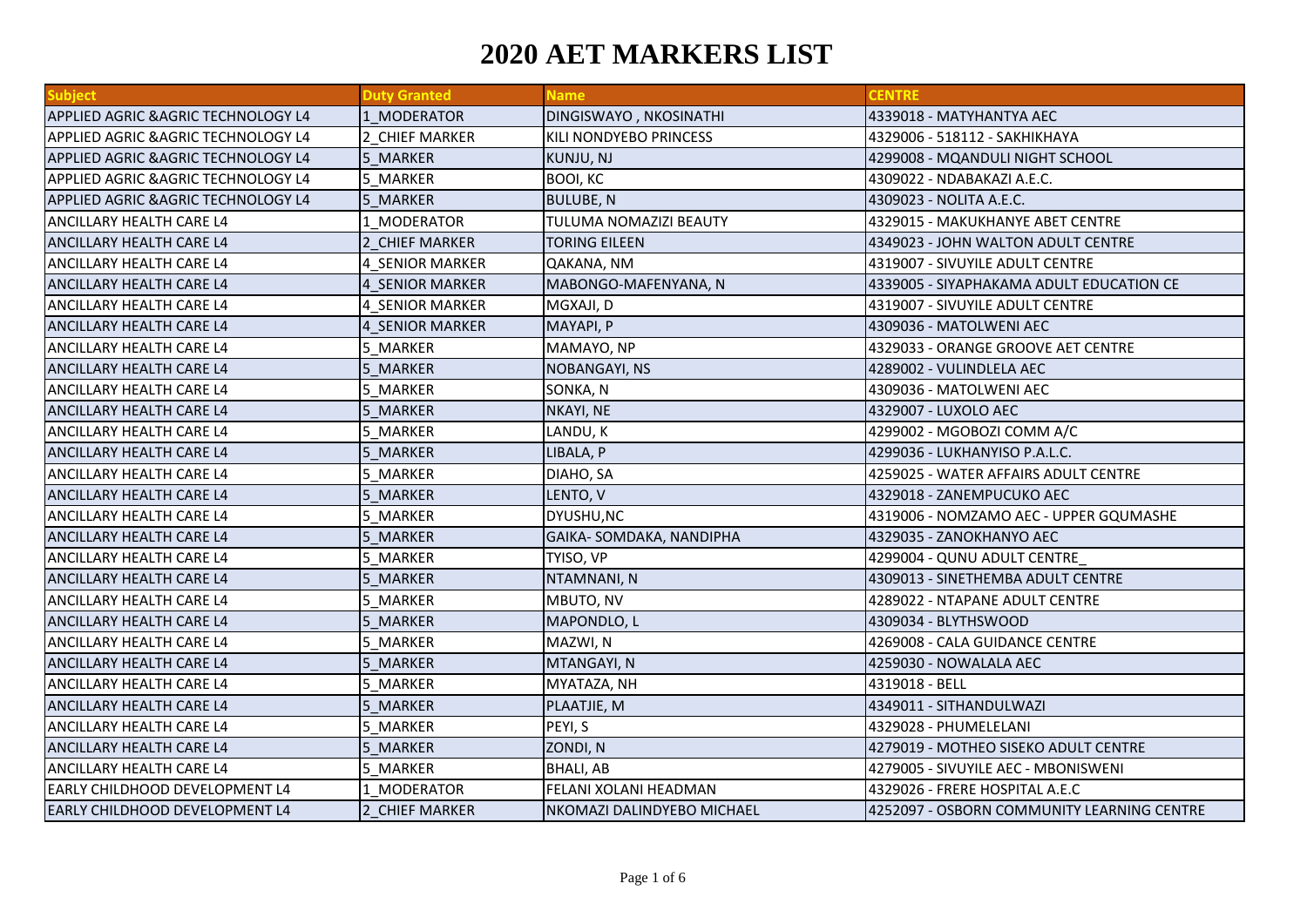| <b>Subject</b>                                | <b>Duty Granted</b>   | <b>Name</b>                    | <b>CENTRE</b>                              |
|-----------------------------------------------|-----------------------|--------------------------------|--------------------------------------------|
| <b>EARLY CHILDHOOD DEVELOPMENT L4</b>         | 4 SENIOR MARKER       | ROOILAND, NI                   | 4329035 - ZANOKHANYO AEC                   |
| <b>EARLY CHILDHOOD DEVELOPMENT L4</b>         | 4 SENIOR MARKER       | NGEBE, GS                      | 4289014 - MQIKELA P.A.L.C                  |
| <b>EARLY CHILDHOOD DEVELOPMENT L4</b>         | 4 SENIOR MARKER       | <b>KEPE B</b>                  | 4309026 - MSOBOMVU A.E.C.                  |
| <b>EARLY CHILDHOOD DEVELOPMENT L4</b>         | 5 MARKER              | NYUSANI ANTHONY THUMAKEKELE    | 4289027 - MAGCAKINI ADULT CENTRE           |
| <b>EARLY CHILDHOOD DEVELOPMENT L4</b>         | 5 MARKER              | MELENI, PP                     | 4269004 - ENGCOBO NIGHT SCHOOL             |
| <b>EARLY CHILDHOOD DEVELOPMENT L4</b>         | 5 MARKER              | PILANI, PP                     | 4329014 - DALUKHANYO AEC                   |
| <b>EARLY CHILDHOOD DEVELOPMENT L4</b>         | 5 MARKER              | NOCEZO, YP                     | 4339008 - NOAH ADULT CENTRE                |
| <b>EARLY CHILDHOOD DEVELOPMENT L4</b>         | 5 MARKER              | NDEVU, MN                      | 4309023 - NOLITA A.E.C.                    |
| <b>EARLY CHILDHOOD DEVELOPMENT L4</b>         | 5 MARKER              | MQOBOLI, N                     | 4259006 - PEPENI AEC                       |
| <b>EARLY CHILDHOOD DEVELOPMENT L4</b>         | 5 MARKER              | MBUKUQU, VC                    | 4309018 - MZOMTSHA CLC                     |
| <b>EARLY CHILDHOOD DEVELOPMENT L4</b>         | 5 MARKER              | SAWE, VUMEKA                   | 4309026 - MSOBOMVU A.E.C.                  |
| <b>EARLY CHILDHOOD DEVELOPMENT L4</b>         | 5 MARKER              | NTANGA,E                       | 4309035 - NTSESHE                          |
| <b>EARLY CHILDHOOD DEVELOPMENT L4</b>         | 5 MARKER              | MQOTYANA, TNH                  | 4339027 - VUYOLWETHU CLC                   |
| <b>EARLY CHILDHOOD DEVELOPMENT L4</b>         | 5 MARKER              | MARELE, NP                     | 4349017 - MISSIONVALE                      |
| EARLY CHILDHOOD DEVELOPMENT L4                | 5 MARKER              | MKHASANE-XABELA, N             | 4299011 - MGOBOZI COMMERCIAL CENTRE        |
| <b>EARLY CHILDHOOD DEVELOPMENT L4</b>         | 5 MARKER              | SOYEKELA-LEMBI, NS             | 4259003 - OSBORN ADULT CENTRE              |
| <b>EARLY CHILDHOOD DEVELOPMENT L4</b>         | 5 MARKER              | HONONO, N                      | 4259034 - SIGIDINI AEC                     |
| <b>EARLY CHILDHOOD DEVELOPMENT L4</b>         | 5 MARKER              | MHLANHLA-NDANDANI, N           | 4309026 - MSOBOMVU                         |
| <b>EARLY CHILDHOOD DEVELOPMENT L4</b>         | 5 MARKER              | MLUMBI, AAM                    | 4329016 - SANDISIWE AET                    |
| <b>EARLY CHILDHOOD DEVELOPMENT L4</b>         | 5 MARKER              | NKATSHANE, N                   | 4309034 - BLYTHSWOOD                       |
| ECONOMICS & MANAGEMENT SCIENCES L4            | 1 MODERATOR           | MADUNA MZUHLELI ADRIOT         | 4329032 - NOMPUMELELO AET CENTRE           |
| ECONOMICS & MANAGEMENT SCIENCES L4            | 2 CHIEF MARKER        | NONGOGO, BONGEKA               | 4259003 - OSBORN ADULT CENTRE              |
| ECONOMICS & MANAGEMENT SCIENCES L4            | 5 MARKER              | SIHLOBO, P                     | 4299029 - MALEPELEPE ADULT EDUCAION CENTRE |
| <b>ECONOMICS &amp; MANAGEMENT SCIENCES L4</b> | 5 MARKER              | BLLAKUBEDE-SONIPASI, NP        | 4299002 - MGOBOZI COMM A/C                 |
| <b>INFORM &amp; COMMUNICATION TECHNOLOGY</b>  | 1 MODERATOR           | <b>GCEZENGANA NONTEMBISEKO</b> | 4329037 - 519182 - MASAKHANE               |
| <b>INFORM &amp; COMMUNICATION TECHNOLOGY</b>  | 2 CHIEF MARKER        | <b>MELANE ZINGISA</b>          | 4329038 - 519214 - ZWELITSHA               |
| INFORM & COMMUNICATION TECHNOLOGY             | 5 MARKER              | <b>KUME, EVN</b>               | 4349024 - KWANOBUHLE ADULT CENTRE          |
| INFORM & COMMUNICATION TECHNOLOGY             | 5 MARKER              | MOYA, J                        | 4329026 - FRERE HOSPITAL A.E.C             |
| <b>ENGLISH L4</b>                             | 1 MODERATOR           | MIGHT NONCEBA HAPPINESS        | 4329037 - SONWABILE ADULT CENTRE           |
| <b>ENGLISH L4</b>                             | 2 CHIEF MARKER        | <b>MKIVA NOZIPHO</b>           | 4319001 - 517029 - MIDDLEDRIFT             |
| <b>ENGLISH L4</b>                             | 3 DEPUTY CHIEF MARKER | MXESIBE,Z                      | 4309013 - SINETHEMBA ADULT CENTRE          |
| <b>ENGLISH L4</b>                             | 4 SENIOR MARKER       | YAPI, MC                       | 4329012 - AMALINDA AEC                     |
| <b>ENGLISH L4</b>                             | 4 SENIOR MARKER       | DWAZA, ON                      | 4269004 - ENGCOBO NIGHT SCHOOL             |
| <b>ENGLISH L4</b>                             | 4 SENIOR MARKER       | <b>KOBESE, N</b>               | 4299004 - QUNU ADULT CENTRE                |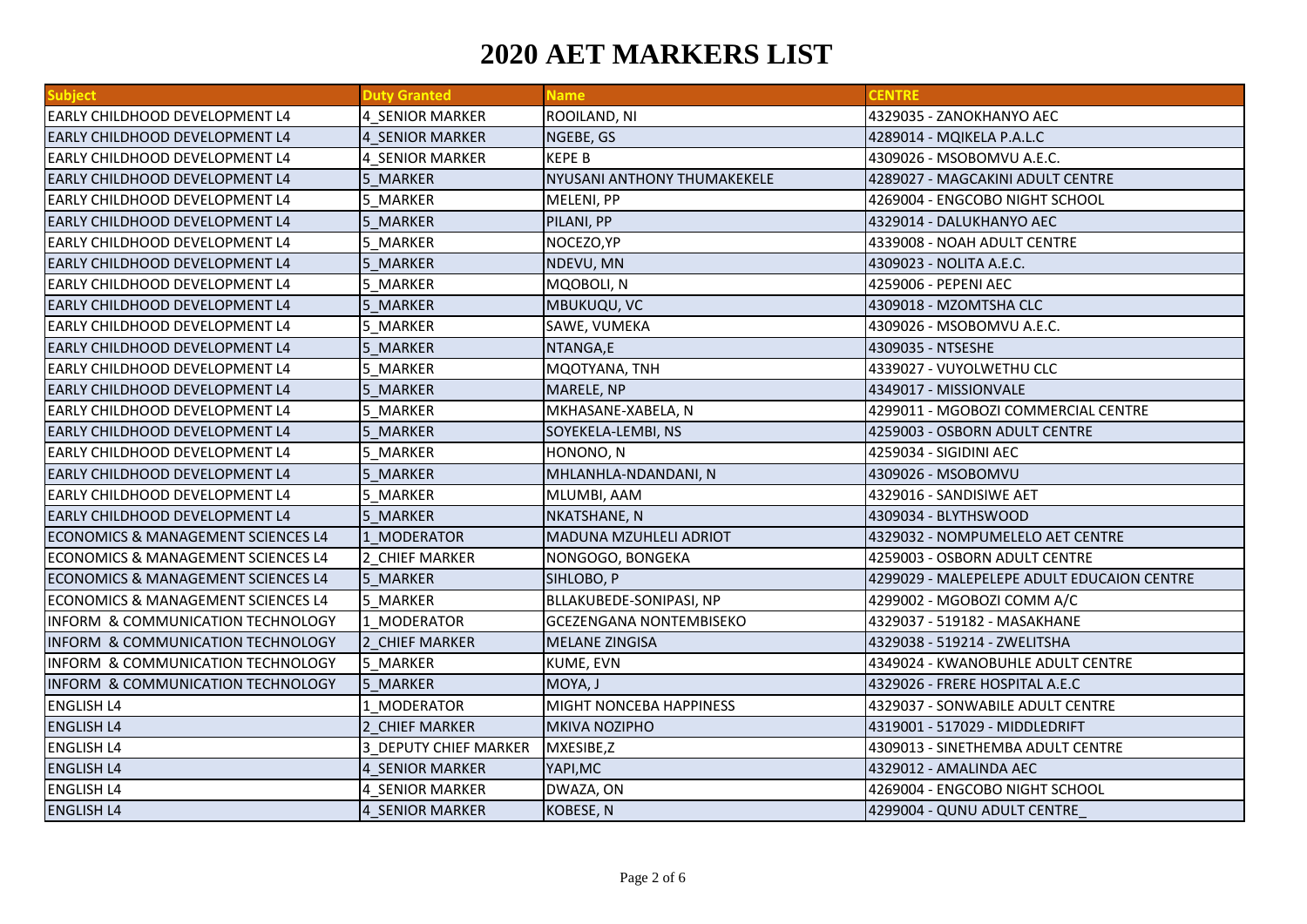| <b>Subject</b>     | <b>Duty Granted</b> | <b>Name</b>                    | <b>CENTRE</b>                               |
|--------------------|---------------------|--------------------------------|---------------------------------------------|
| <b>ENGLISH L4</b>  | 4 SENIOR MARKER     | KHESWA, NG                     | 4289002 - VULINDLELA AEC                    |
| <b>ENGLISH L4</b>  | 4 SENIOR MARKER     | MANXAYILE, CN                  | 4309026 - MSOBOMVU                          |
| <b>ENGLISH L4</b>  | 5 MARKER            | NOTANA-NCAMANE, L              | 4259019 - BOKAMOSO AEC                      |
| <b>ENGLISH L4</b>  | 5 MARKER            | NOMAQIZA THOBEKA               | 4249002 - VULINDLELA ADULT EDUCATION CENTRE |
| <b>ENGLISH L4</b>  | 5 MARKER            | SOGONI-NYENGANE, NP            | 4329036 - SIYAZAKHA A/C                     |
| <b>ENGLISH L4</b>  | 5 MARKER            | ZENZILE, N                     | 4299002 - MGOBOZI COMM A/C                  |
| <b>ENGLISH L4</b>  | 5 MARKER            | MVALO,T                        | 4279015 - ITEKENG                           |
| <b>ENGLISH L4</b>  | 5 MARKER            | ZOZI, TP                       | 4349012 - SIKHULULWE                        |
| <b>ENGLISH L4</b>  | 5 MARKER            | MAFILIKA, S                    | 4329010 - PHILEMON NGCELWANE                |
| <b>ENGLISH L4</b>  | 5 MARKER            | NKENKANA, NC                   | 4329035 - ZANOKHANYO AEC                    |
| <b>ENGLISH L4</b>  | 5 MARKER            | JUMBA, KJ                      | 4299016 - DALUBUHLE ADULT CENTRE            |
| <b>ENGLISH L4</b>  | 5 MARKER            | NDLELA, MY                     | 4259018 - MVENYANE CLC                      |
| <b>ENGLISH L4</b>  | 5 MARKER            | <b>GANGATHELE, N</b>           | 4299001 - UMTATA PRISON                     |
| <b>ENGLISH L4</b>  | 5 MARKER            | KONDILE, LE                    | 4319023 - LUMANYANO                         |
| <b>ENGLISH L4</b>  | 5 MARKER            | GAXAMBA, NV                    | 4319016 - MZOXOLO AEC                       |
| <b>ENGLISH L4</b>  | 5 MARKER            | MNCONYWA LUNGISWA PRETTY       | 4259020 - MASIBAMBISANE AEC                 |
| <b>ENGLISH L4</b>  | 5 MARKER            | BANGANI-JIKA, N                | 4299026 - TSOLO AGRICULTURE                 |
| <b>ENGLISH L4</b>  | 5 MARKER            | MJWARA, SN                     | 4259020 - MASIBAMBISANE AEC                 |
| <b>ENGLISH L4</b>  | 5 MARKER            | JONAS-NDLALA NOMADIDA FLORENCE | 4299020 - MHLABUNZIMA ADULT CENTRE          |
| <b>ENGLISH L4</b>  | 5 MARKER            | SOTHUKO-NDABENI, N             | 4299028 - MAGUTYWA AEC - PHATHISANA         |
| <b>ENGLISH L4</b>  | 5 MARKER            | MDLOVUZANA, B                  | 4259027 - DAMBENI AEC                       |
| <b>ENGLISH L4</b>  | 5 MARKER            | MTANYWA, B                     | 4339027 - VUYOLWETHU CLC                    |
| <b>ENGLISH L4</b>  | 5 MARKER            | MVENYA, NONTHUTHUZELO          | 4349013 - KHANYISA HEARTHERBANK             |
| <b>ENGLISH L4</b>  | 5 MARKER            | GONELO, SY                     | 4339030 - ROCKLANDS                         |
| <b>ENGLISH L4</b>  | 5 MARKER            | HAYA,D                         | 4279019 - MOTHEO SISEKO ADULT CENTRE        |
| <b>ENGLISH L4</b>  | 5 MARKER            | KUSELO, TS                     | 4349026 - MOLLY BLACKBURN ADULT CENTRE      |
| <b>ENGLISH L4</b>  | 5 MARKER            | NOLITYE-VELELO                 | 4299015 - MAHOLWENI                         |
| <b>ENGLISH L4</b>  | 5 MARKER            | MATSAMKO, N                    | 4349009 - NZULULWAZI                        |
| <b>ENGLISH L4</b>  | 5 MARKER            | GUDULA, A                      | 4339008 - NOAH ADULT CENTRE                 |
| <b>ENGLISH L4</b>  | 5 MARKER            | JIKIJELA, LQ                   | 4299011 - MGOBOZI COMMERCIAL CENTRE         |
| <b>ISIXHOSA L4</b> | 1 MODERATOR         | <b>JOLA LAURINE PUMLA</b>      | 4349011 - SITHANDULWAZI ADULT CENTRE        |
| <b>ISIXHOSA L4</b> | 2 CHIEF MARKER      | MAGWA VUYOKAZI                 | 4319006 - NOMZAMO CLC - UPPER GQUMASHE E.C  |
| <b>ISIXHOSA L4</b> | 4 SENIOR MARKER     | DUNYWA, NV                     | 4259043 - MNCEBA CLC                        |
| <b>ISIXHOSA L4</b> | 4 SENIOR MARKER     | MXAKU,NG                       | 4329035 - ZANOKHANYO AEC                    |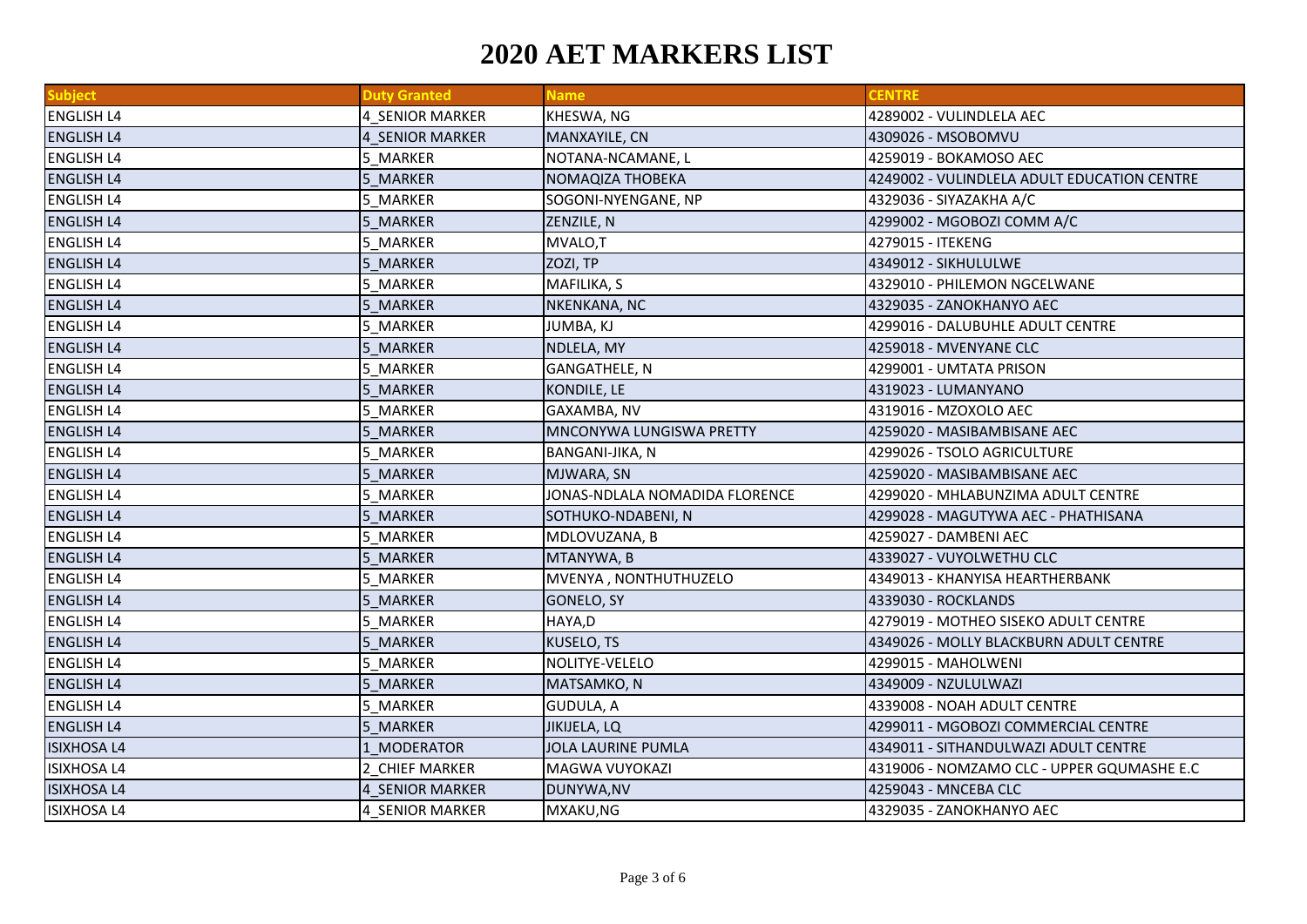| <b>Subject</b>      | <b>Duty Granted</b>    | <b>Name</b>              | <b>CENTRE</b>                               |
|---------------------|------------------------|--------------------------|---------------------------------------------|
| <b>ISIXHOSA L4</b>  | 4 SENIOR MARKER        | MKE, LG                  | 4279024 - LINGELIHLE ADULT EDUCATION CEN    |
| <b>ISIXHOSA L4</b>  | 5 MARKER               | KLAAS, NC                | 4319008 - KWAKHANYA CLC                     |
| <b>ISIXHOSA L4</b>  | 5 MARKER               | KELEPU, M                | 4339010 - THEMBANI ADULT CENTRE             |
| <b>ISIXHOSA L4</b>  | 5 MARKER               | MBOBO, NR                | 4259019 - BOKAMOSO AEC                      |
| <b>ISIXHOSA L4</b>  | 5 MARKER               | NONYASHE-NGONI, N        | 4299001 - UMTATA PRISON                     |
| <b>ISIXHOSA L4</b>  | 5 MARKER               | NCHAYICIBI, T.C          | 4339008 - NOAH ADULT CENTRE                 |
| <b>ISIXHOSA L4</b>  | 5 MARKER               | <b>NXAWE NOSIPO</b>      | 4329035 - 519141 - MAKANASKOP ADULT CENTRE  |
| <b>ISIXHOSA L4</b>  | 5 MARKER               | NOMBEWU, NOMAKHAYA       | 4349014 - PORT ELIZABETH                    |
| <b>ISIXHOSA L4</b>  | 5 MARKER               | VAVA, MJ                 | 4349016 - LWAZILWETHU                       |
| <b>ISIXHOSA L4</b>  | 5 MARKER               | TATA-TOTYI,NP            | 4349019 - SINIKULWAZI                       |
| <b>ISIXHOSA L4</b>  | 5 MARKER               | MRAMBA,N                 | 4259041 - NDZONGISENI SATELITE              |
| <b>ISIXHOSA L4</b>  | 5 MARKER               | <b>TEKENI, NA</b>        | 4289019 - LIBODE NIGHT SCHOOL               |
| <b>ISIXHOSA L4</b>  | 5 MARKER               | YIDLANI, T               | 4299008 - MQANDULI NIGHT SCHOOL             |
| <b>ISIXHOSA L4</b>  | 5 MARKER               | BENELWA, NC              | 4349025 - MNGCUNUBE A/C                     |
| <b>ISIXHOSA L4</b>  | 5 MARKER               | STOKWE, B                | 4349024 - KWANOBUHLE ADULT CENTRE           |
| <b>ISIXHOSA L4</b>  | 5 MARKER               | <b>GXIVA NOMTHANDAZO</b> | 4309034 - BLYTHSWOOD CENTRE                 |
| <b>ISIXHOSA L4</b>  | 5 MARKER               | GXULU, N                 | 4309022 - NDABAKAZI A.E.C.                  |
| <b>ISIXHOSA L4</b>  | 5 MARKER               | MAHAMBA,N                | 4309026 - MSOBOMVU                          |
| <b>ISIXHOSA L4</b>  | 5 MARKER               | NTENGO-CELE, ZUKISWA     | 4259019 - BOKAMOSO AEC                      |
| LIFE ORIENTATION L4 | 1 MODERATOR            | MOKOLOLO CHAWO SUSAN     | 4329035 - 519141 - DIMBAZA                  |
| LIFE ORIENTATION L4 | 2 CHIEF MARKER         | <b>MAFENTILE PUMEZA</b>  | 4269006 - LOWER LAFUTHA ADULT EDUCATION     |
| LIFE ORIENTATION L4 | 4 SENIOR MARKER        | MBAMBISO, NM             | 4329006 - SAKIKHAYA AEC                     |
| LIFE ORIENTATION L4 | 4 SENIOR MARKER        | NGALWA, Z                | 4309001 - HLOMELO                           |
| LIFE ORIENTATION L4 | 4 SENIOR MARKER        | NGONGO, CW               | 4299012 - JONGISIZWE ADULT SCHOOL           |
| LIFE ORIENTATION L4 | <b>4 SENIOR MARKER</b> | MQWISHI, ZM              | 4309013 - SINETHEMBA ADULT CENTRE           |
| LIFE ORIENTATION L4 | 5 MARKER               | MFUNDISI, F              | 4289027 - MAGCAKINI ADULT CENTRE            |
| LIFE ORIENTATION L4 | 5 MARKER               | NQAMBULE, SL             | 4329008 - EMTHONJENI AEC                    |
| LIFE ORIENTATION L4 | 5 MARKER               | PAKKIES, MP              | 4259020 - MASIBAMBISANE AEC                 |
| LIFE ORIENTATION L4 | 5_MARKER               | MPALANE, N               | 4289015 - QAMANGWENI ADULT EDUCATION CENTRE |
| LIFE ORIENTATION L4 | 5 MARKER               | TYIWASHE, N              | 4319016 - MZOXOLO AEC                       |
| LIFE ORIENTATION L4 | 5 MARKER               | <b>MEHLO MORATOA</b>     | 4269011 - ZANOKHANYO ADULT CENTRE           |
| LIFE ORIENTATION L4 | 5 MARKER               | NOMQUPHU, NC             | 4299018 - DUKATHOLE ADULT CENTRE            |
| LIFE ORIENTATION L4 | 5 MARKER               | NGCELWANE, N             | 4349013 - KHANYISA                          |
| LIFE ORIENTATION L4 | 5 MARKER               | NGQULA, TE               | 4319023 - LUMANYANO                         |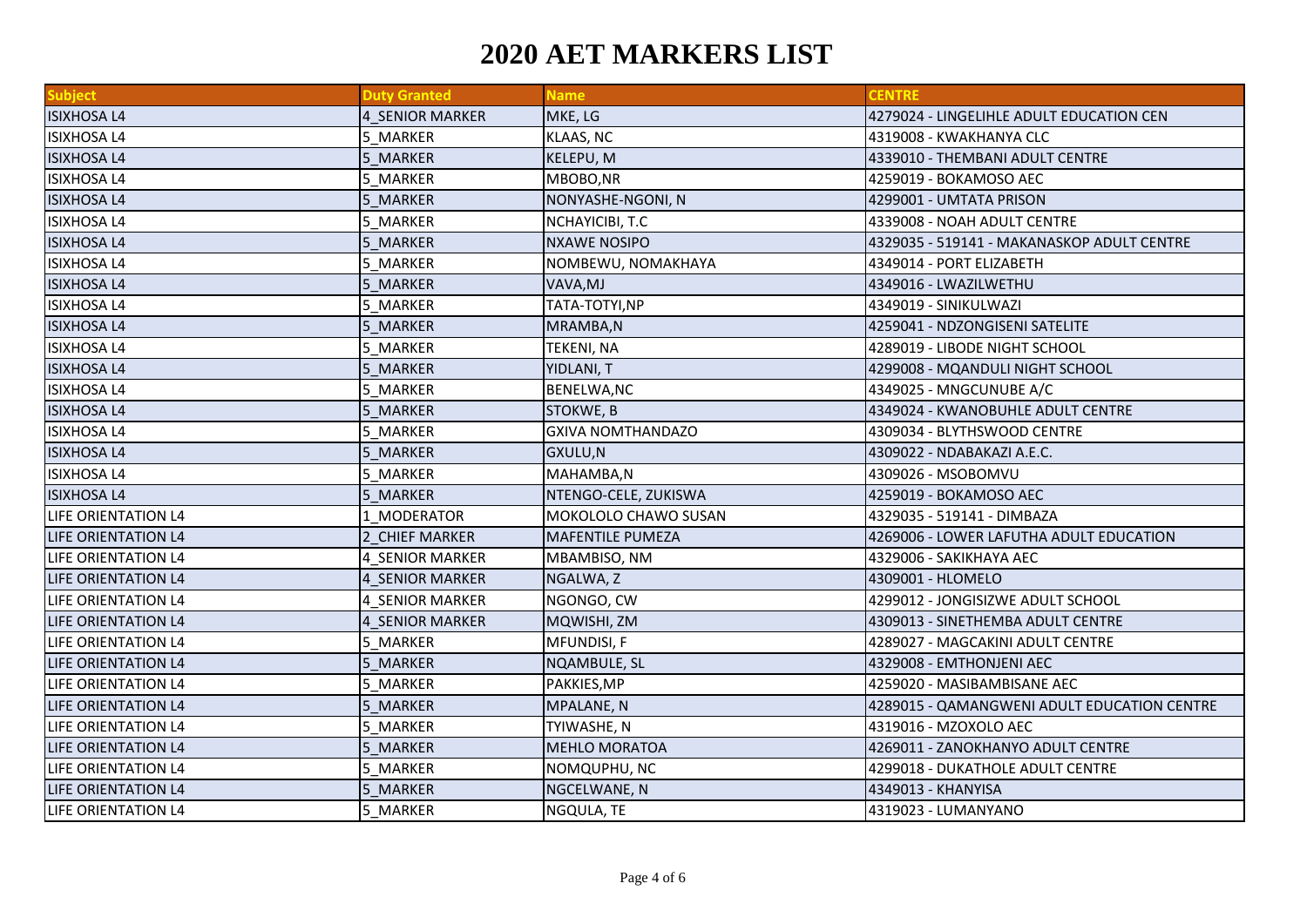| <b>Subject</b>                  | <b>Duty Granted</b>    | <b>Name</b>                            | <b>CENTRE</b>                               |
|---------------------------------|------------------------|----------------------------------------|---------------------------------------------|
| LIFE ORIENTATION L4             | 5 MARKER               | TOLBADI-MAPASA, Z                      | 4269004 - ENGCOBO NIGHT SCHOOL              |
| LIFE ORIENTATION L4             | 5_MARKER               | MAKUBALO, N                            | 4289039 - DALISOKA ABET CENTRE              |
| LIFE ORIENTATION L4             | 5 MARKER               | DONKLARA, TT                           | 4339030 - ROCKLANDS                         |
| LIFE ORIENTATION L4             | 5 MARKER               | VALASHIYA, TH                          | 4279015 - ITEKENG                           |
| LIFE ORIENTATION L4             | 5 MARKER               | FRANS, NJ                              | 4349023 - JOHN WALTON ADULT CENTRE          |
| LIFE ORIENTATION L4             | 5 MARKER               | QEZU-PHANGENI, X                       | 4309021 - MGOMANZI                          |
| LIFE ORIENTATION L4             | 5 MARKER               | MDLIKIDLA, N                           | 4309026 - MSOBOMVU                          |
| LIFE ORIENTATION L4             | 5 MARKER               | <b>MFUNTE, NA</b>                      | 4259037 - LUBALEKO AEC                      |
| LIFE ORIENTATION L4             | 5 MARKER               | NTWASHU, BM                            | 4329032 - NOMPUMELELO AET CENTRE            |
| LIFE ORIENTATION L4             | 5 MARKER               | TSHETU, NT                             | 4309036 - MATOLWENI AEC                     |
| LIFE ORIENTATION L4             | 5 MARKER               | JALI L.G                               | 4339027 - VUYOLWETHU ADULT EDUCATION CENTRE |
| LIFE ORIENTATION L4             | 5 MARKER               | DUMA, N                                | 4259019 - BOKAMOSO AEC                      |
| LIFE ORIENTATION L4             | 5 MARKER               | <b>DLUSHE, PA</b>                      | 4269003 - KHOWA NOMSA                       |
| MATHEMATICAL LITERACY L4        | 1 MODERATOR            | LOUW-NKAWU HELEN PRISCILLA             | 4349023 - JOHN WALTON ADULT CENTRE          |
| MATHEMATICAL LITERACY L4        | <b>CHIEF MARKER</b>    | <b>BULANA ANDILE</b>                   | 4259001 - LUYENGWENI ADULT CENTRE           |
| MATHEMATICAL LITERACY L4        | 4 SENIOR MARKER        | MASEBE-GABAYI PENELOPE MASIKANE ZINTLE | 4309022 - NDABAKAZI A.E.C.                  |
| MATHEMATICAL LITERACY L4        | <b>4 SENIOR MARKER</b> | NGCENGE, Z                             | 4299006 - KULANATHI SATELITE                |
| MATHEMATICAL LITERACY L4        | 4 SENIOR MARKER        | MJAKUCA.L                              | 4319009 - THEMBELIHLE ADULT CENTRE          |
| MATHEMATICAL LITERACY L4        | 5 MARKER               | MAYEDWA, ML                            | 4329034 - PHIKOLOMZI AEC                    |
| MATHEMATICAL LITERACY L4        | 5 MARKER               | NKONONGI, NM                           | 4299011 - MGOBOZI COMMERCIAL CENTRE         |
| <b>MATHEMATICAL LITERACY L4</b> | 5 MARKER               | SANQU, N                               | 4309013 - SINETHEMBA ADULT CENTRE           |
| MATHEMATICAL LITERACY L4        | 5 MARKER               | JEWU, N                                | 4329038 - ZWELITSHA PUBLIC AEC              |
| MATHEMATICAL LITERACY L4        | 5 MARKER               | MBUTHUMA, NI                           | 4249008 - DUDUMENI ADULT EDUCATION CENTR    |
| MATHEMATICAL LITERACY L4        | 5 MARKER               | SONGELWA, N                            | 4349013 - KHANYISA                          |
| MATHEMATICAL LITERACY L4        | 5 MARKER               | SMITH, KC                              | 4349026 - MOLLY BLACKBURN ADULT CENTRE      |
| MATHEMATICAL LITERACY L4        | 5 MARKER               | JIKUMLAMBO, N                          | 4259020 - MASIBAMBISANE AEC                 |
| MATHEMATICAL LITERACY L4        | 5 MARKER               | NDABAKAYISE, NF                        | 4299004 - QUNU ADULT CENTRE                 |
| MATHEMATICAL LITERACY L4        | 5 MARKER               | <b>GUNQU, FN</b>                       | 4259007 - JOLOBE AEC                        |
| MATHEMATICAL LITERACY L4        | 5 MARKER               | <b>APULENI, NA</b>                     | 4309009 - SIYAZAMA ADULT CENTRE             |
| MATHEMATICAL LITERACY L4        | 5 MARKER               | DE LONG, A                             | 4349023 - JOHN WALTON ADULT CENTRE          |
| MATHEMATICAL LITERACY L4        | 5 MARKER               | <b>MBANGATA, NNP</b>                   | 4289019 - LIBODE NIGHT SCHOOL               |
| MATHEMATICAL LITERACY L4        | 5 MARKER               | MATSHINGANA, Z                         | 4289019 - LIBODE NIGHT SCHOOL               |
| MATHEMATICAL LITERACY L4        | 5 MARKER               | MVALO WESCORD ZAMUXOLO                 | 4259005 - LUTATENI ADULT CENTRE             |
| MATHEMATICAL LITERACY L4        | 5 MARKER               | <b>BULANA, S</b>                       | 4259013 - HUKU CLC                          |